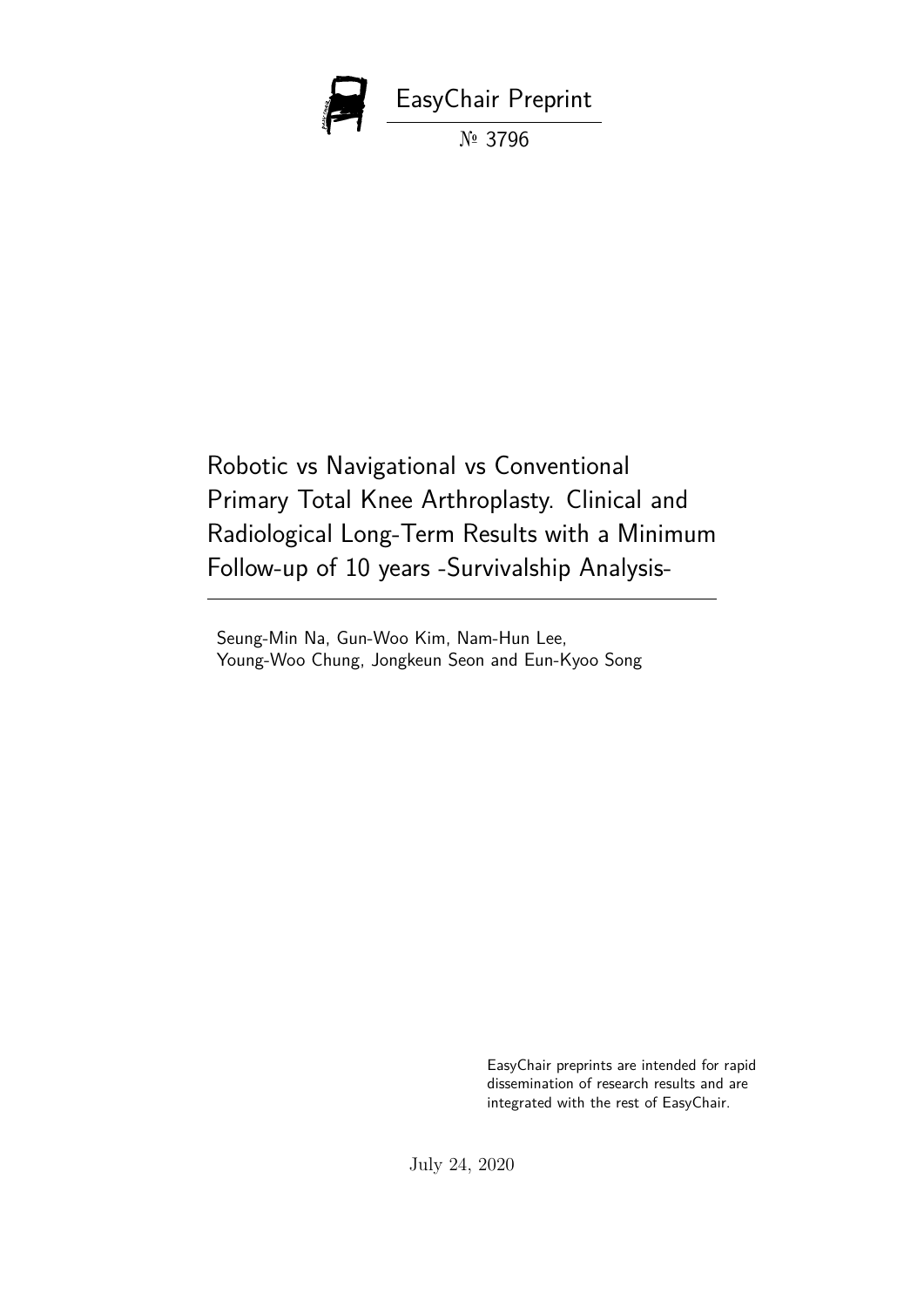# Robotic vs Navigational vs Conventional Primary Total Knee Arthroplasty. Clinical and Radiological Long-Term Results with a Minimum Follow-up of 10 years -Survivalship Analysis-

Seung-Min Na, Gun-Woo Kim, Nam-Hun Lee, Young-Woo Chung Jong-Keun Seon and Eun-Kyoo Song

Center for Joint Disease, Chonnam National University Hwasun Hospital seonbell@chonnam.ac.kr

#### **Abstract**

### 1. Introduction

The aim of this study was (1) to compare the clinical and radiological outcomes of robotic, navigational and conventional total knee arthroplasty(TKA) with a minimum follow-up of 10 years, (2) to evaluate the survival rate, (3) and to estimate the accur acy of the three techniques.

#### 2. Methods

We evaluated 515 knees who underwent robotic, navigational or conventional TKA with minimum follow-up of 10 years. Finally, this study including 92 patients (103 knees) who underwent robotic TKA using ROBODOC® , 197 patients (225 knees) who underwent navigational TKA using Orthopilot, and 175 patients (187 knees) wh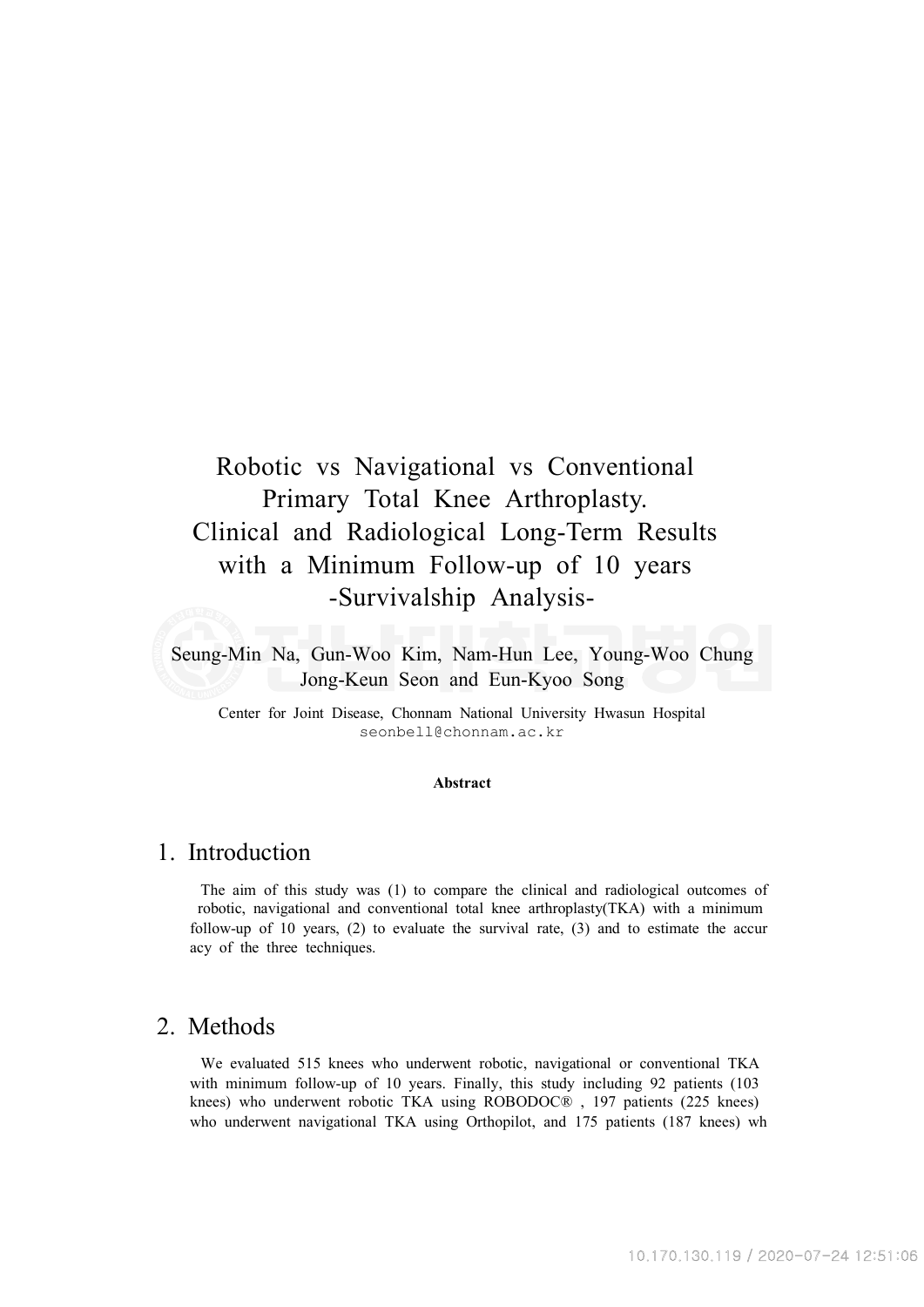o underwent conventional TKA. Hospital for special surgery(HSS) score, Knee Societ y Score(KSS), Western Ontario and McMaster Universities (WOMAC), and Range of Motion(ROM) were used for clinical evaluation. Mechanical alignment, implant radi ological measurements and outliers were analyzed for radiological results. Complicatio n related with surgery was also evaluated.



**Figure 1:** Flowchart of the cohort



**Figure 2:** ROBODOC®-assisted total knee arthroplasty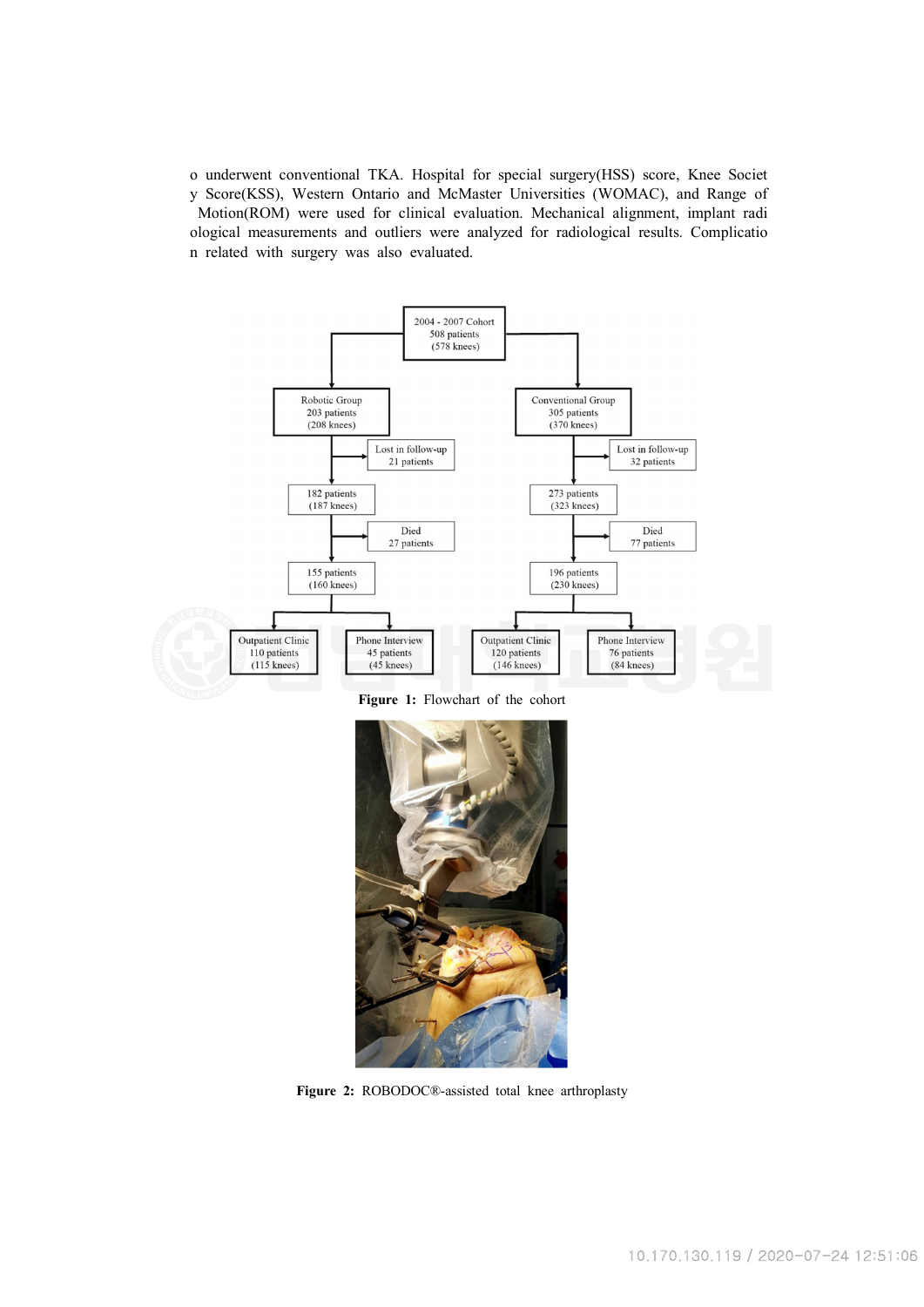

**Figure 3:** Radiologic measurement of femoral and tibial implants. α, coronal inclination of femoral component, β coronal inclination of tibial component, γ sagittal inclination of femoral component, δ sagittal inclination of tibial component

## 3. Results

All clinical assessments including HSS, KSS, WOMAC, and ROM at final follow-u  $p$  showed improvements in three groups (all,  $p<0.05$ ), without any significant differen ce between the groups  $(p>0.05)$ . In radiologic data, sagittal inclination of femoral im plant in robotic group showed better result than another groups  $(p<0.05)$ . The cumula tive survival rate was 94.8% in the robotic group, 96.2% in the navigation group, an d 92.4% in the conventional group with excellent survival (p=0.563). Complication ra te was 5.2 % in the robotic group, 5.3% in the navigation group, and 8% in the co nventional group

## 4. Conclusion

Our study showed excellent survival with robotic, navigation and conventional TKA and similar clinical outcomes at long-term follow up. However, in terms of radiolog ical outcome robotic TKA showed accurate position of femoral component. With lon ger follow-up and larger cohort, the accuracy and effectiveness of robotic TKA can be elucidated in the future.

## References

Attar FG, Khaw FM, Kirk LM, Gregg PJ (2008) Survivorship analysis at 15 years of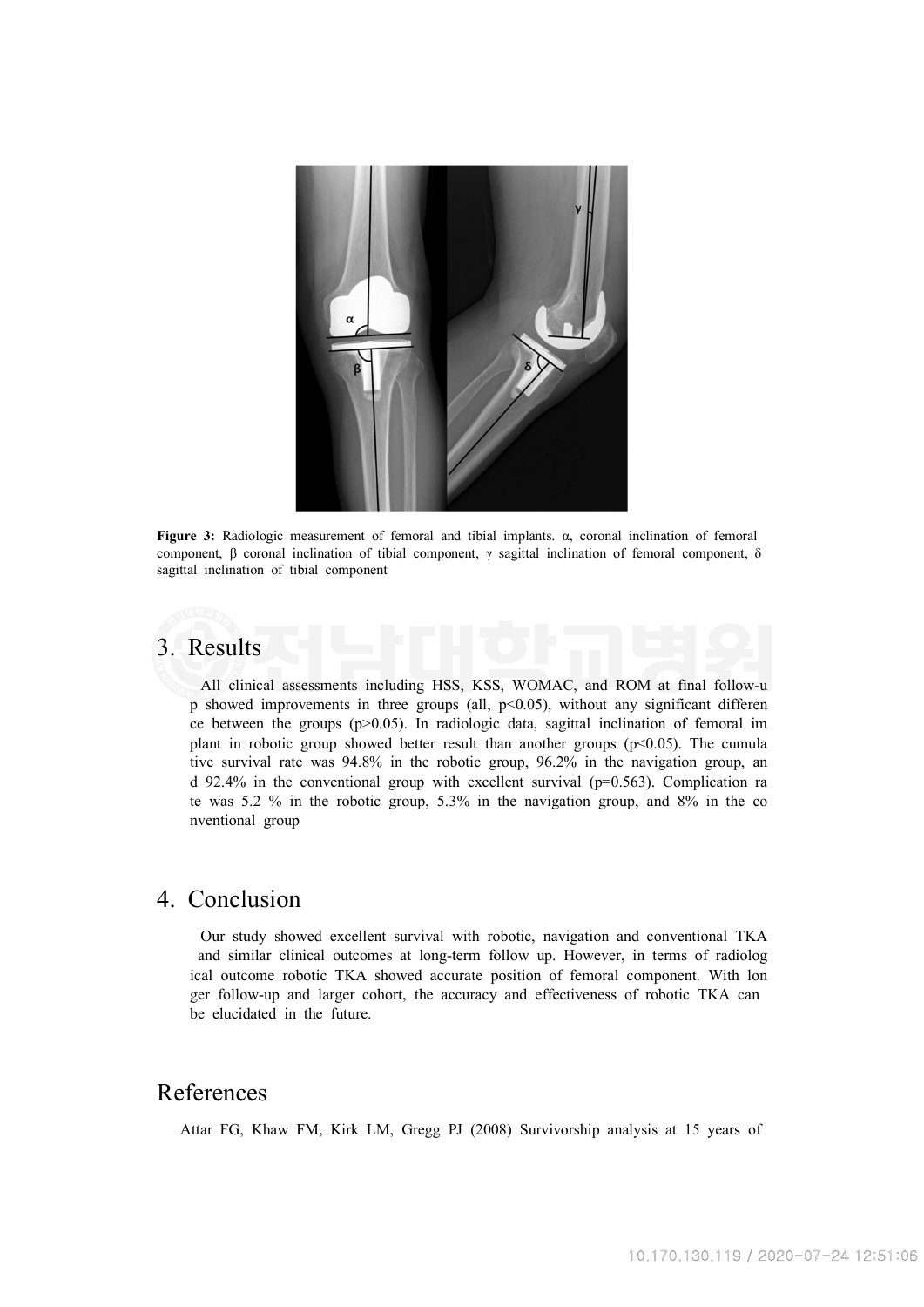cemented press-fit condylar total knee arthroplasty. J Arthroplast 23:344–349

Carr AJ, Robertsson O, Graves S, Price AJ, Arden NK, Judge A et al (2012) Knee r eplacement. Lancet 379:1331–1340

Sharkey PF, Lichstein PM, Shen C, Tokarski AT, Parvizi J (2014) Why are total knee arthroplasties failing today–has anything changed after 10 years? J Arthroplast 29:1774–1 778

Fehring TK, Odum S, Griffin WL, Mason JB, Nadaud M (2001) Early failures in tota l knee arthroplasty. Clin Orthop 392:315–318

Rodriguez JA, Bhende H, Ranawat CT (2001) Total condylar knee replacement: a 20 year follow-up study. Clin Orthop Relat Res 388:10–17

Tingart M, Luring C, Bathis H, Beckmann J, Grifka J, Perlick L (2008) Computer-ass isted total knee arthroplasty versus the conventional technique: how precise is navigation i n clinical routine? Knee Surg Sports Traumatol Arthrosc 16:44–50

Spencer JM, Chauhan SK, Sloan K, Taylor A, Beaver RJ (2007) Computer navigation versus conventional total knee replacement: no difference in functional results at two year s. J Bone Joint Surg (Br) 89:477–480

Dutton AQ, Yeo SJ (2009) Computer-assisted minimally invasive total knee arthroplast y compared with standard total knee arthroplasty. Surgical technique. J Bone Joint Surg A m 91(Suppl 2 Pt 1):116–130

Nakano N, Matsumoto T, Ishida K, Tsumura N, Kuroda R, Kurosaka M (2013) Longterm subjective outcomes of computerassisted total knee arthroplasty. Int Orthop 37:1911– 1915

Tolk JJ, Koot HW, Janssen RP (2012) Computer navigated versus conventional total k nee arthroplasty. J Knee Surg 25:347–352

Unwin O, Hassaballa M, Murray J, Harries W, Porteous A (2017) Minimally invasive surgery (MIS) for total knee replacement; medium term results with minimum five year f ollow-up. Knee 24:454–459

Liow MHL, Goh GS, Wong MK, Chin PL, Tay DK, Yeo SJ (2017) Robotic-assisted total knee arthroplasty may lead to improvement in quality-of-life measures: a 2-year follo w-up of a prospective randomized trial. Knee Surg Sports Traumatol Arthrosc 25(9):2942– 2951

Liow MH, Chin PL, Tay KJ, Chia SL, Lo NN, Yeo SJ (2014) Early experiences with robot-assisted total knee arthroplasty using the DigiMatch ROBODOC(R) surgical system. Singap Med J 55(10): 529–534

Oh KJ, Goodman SB, Yang JH (2011) Prospective, randomized study between insall-b urstein II and NexGen legacy with a minimum 9-year follow-up. J Arthroplast 26:1232–1 238

Song EK, Seon JK, Yim JH, Netravali NA, Bargar WL (2013) Robotic-assisted TKA reduces postoperative alignment outliers and improves gap balance compared to convention al TKA. Clin Orthop Relat Res 471:118–126

Winemaker MJ (2002) Perfect balance in total knee arthroplasty: the elusive compromi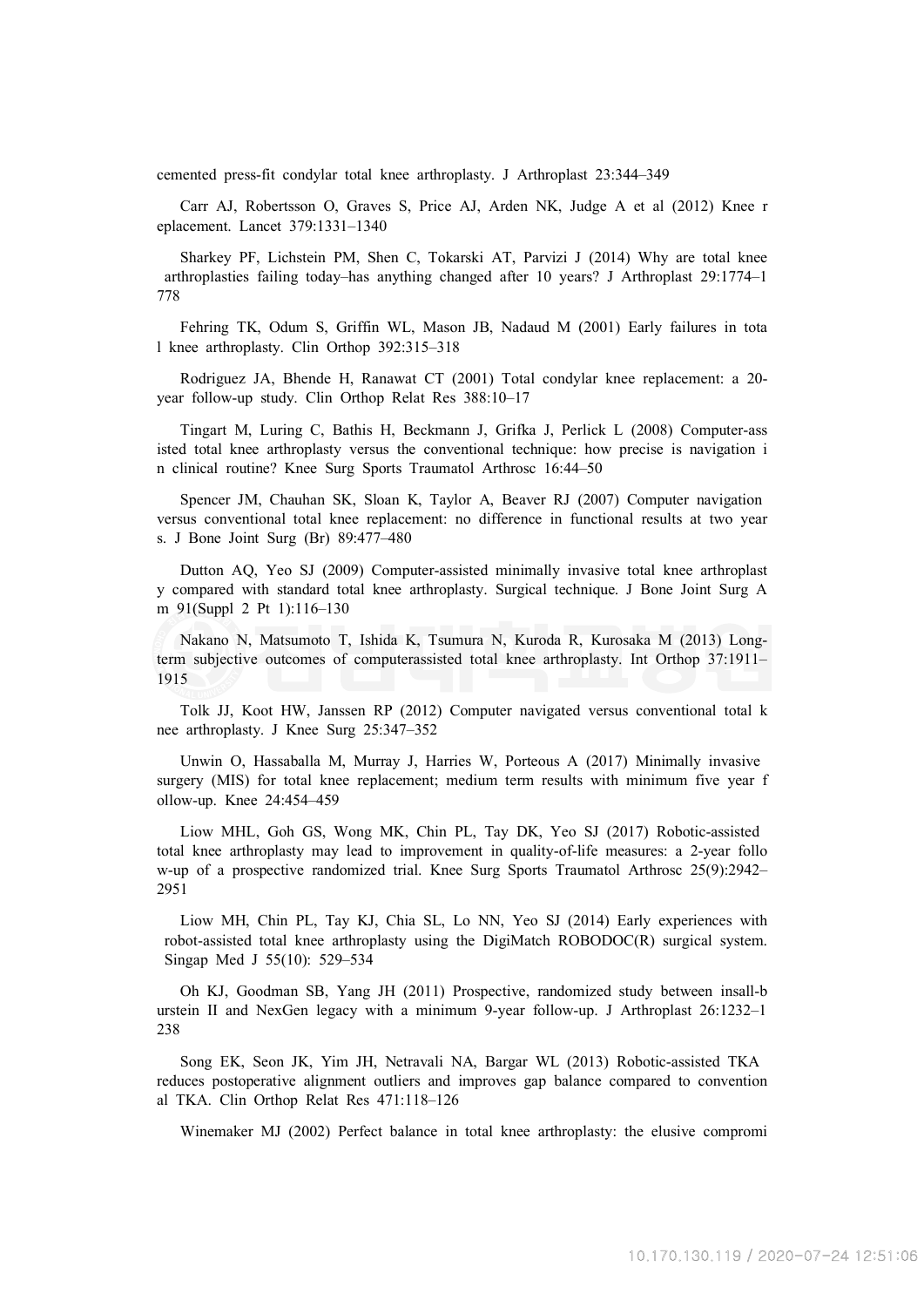#### se. J Arthroplast 17:2–10

Sugama R, Kadoya Y, Kobayashi A, Takaoka K (2005) Preparation of the flexion gap affects the extension gap in total knee arthroplasty. J Arthroplast 20:602–607

Insall JN, Ranawat CS, Aglietti P, Shine J (1976) A comparison of four models of to tal knee-replacement prostheses. J Bone Joint Surg Am 58:754–765

Insall JN, Dorr LD, Scott RD, Scott WN (1989) Rationale of the Knee Society clinica l rating system. Clin Orthop Relat Res 248:13–14

Bellamy N, Buchanan WW, Goldsmith CH, Campbell J, Stitt LW (1988) Validation st udy of WOMAC: a health status instrument for measuring clinical important patient releva nt outcomes to antirheumatic drug therapy in patients with osteoarthritis of the hip or kne e. J Rheumatol 15:1833–1840

Ware JE Jr, Kosinski M, Keller SD (1996) A 12-item short-form health survey: constr uction of scales and preliminary tests of reliability and validity. Med Care 34:220–233

Chen JY, Chin PL, Tay DK, Chia SL, Lo NN, Yeo SJ (2014) Less outliers in pinles s navigation compared with conventional surgery in total knee arthroplasty. Knee Surg Sp orts Traumatol Arthrosc 22(8):1827–1832

Shi J, Wei Y, Wang S, Chen F, Wu J, Huang G, Chen J, Wei L, Xia J (2014) Com puter navigation and total knee arthroplasty. Orthopedics 37(1):e39–e43

Choong PF, Dowsey MM, Stoney JD (2009) Does accurate anatomical alignment resul t in better function and quality of life? Comparing conventional and computer-assisted tota l knee arthroplasty. J Arthroplast 24:560–569

Jeffery RS, Morris RW, Denham RA (1991) Coronal alignment after total knee replac ement. J Bone Joint Surg (Br) 73:709–714

Perillo-Marcone A, Barrett DS, Taylor M (2000) The importance of tibial alignment: f inite element analysis of tibial malalignment. J Arthroplast 15:1020–1027

Parratte S, Pagnano MW, Trousdale RT, Berry DJ (2010) Effect of postoperative mec hanical axis alignment on the fifteen-year survival of modern, cemented total knee replace ments. J Bone Joint Surg Am 92:2143–2149

Ishida K, Matsumoto T, Tsumura N, Kubo S, Kitagawa A, Chin T et al (2011) Mid-t erm outcomes of computer-assisted total knee arthroplasty. Knee Surg Sports Traumatol A rthrosc 19:1107–1112

Gøthesen O, Espehaug B, Havelin LI, Petursson G, Hallan G, Strøm E et al (2014) F unctional outcome and alignment in computer-assisted and conventionally operated total kn ee replacements: a multicentre parallel-group randomised controlled trial. Bone Joint J 96- B:609–618

Herry Y, Batailler C, Lording T, Servien E, Neyret P, Lustig S (2017) Improved joint -line restitution in unicompartmental knee arthroplasty using a robotic-assisted surgical tech nique. Int Orthop 41(11):2265–2271

Turktas U, Piskin A, Poehling GG (2016) Short-term outcomes of robotically assisted patello-femoral arthroplasty. Int Orthop 40(5):919–924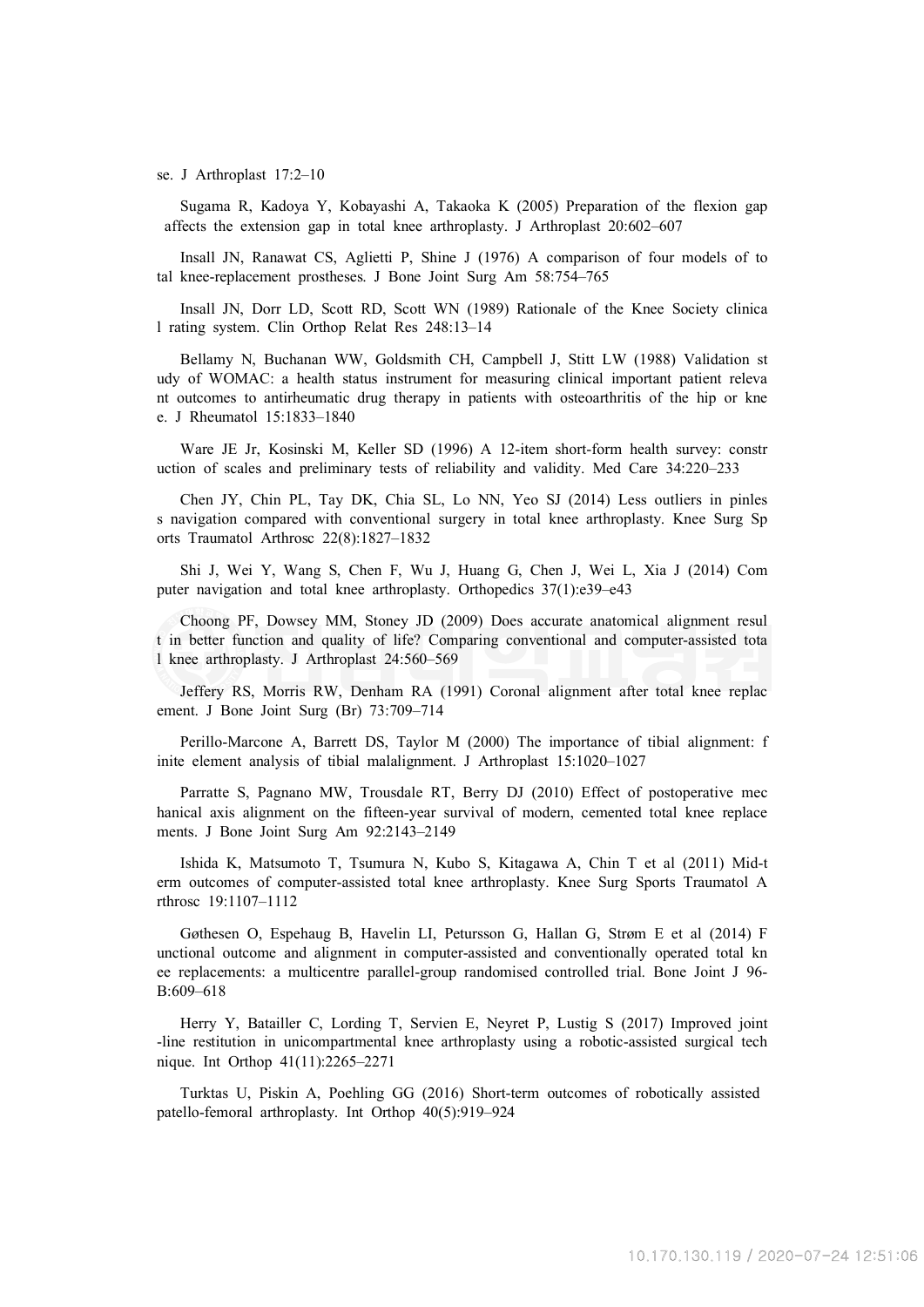Song EK, Seon JK, Park SJ, Jung WB, Park HW, Lee GW (2011) Simultaneous bilat eral total knee arthroplasty with robotic and conventional techniques: a prospective, rando mized study. Knee Surg Sports Traumatol Arthrosc 19(7):1069–1076

Huizinga MR, Brouwer RW, Bisschop R, van der Veen HC, van den Akker-Scheek I, van Raay JJ (2012) Long-term follow-up of anatomic graduated component total knee arth roplasty: a 15- to 20- year survival analysis. J Arthroplast 27:1190–1195

Bachmann M, Bolliger L, Ilchmann T, Clauss M (2014) Long-term survival and radiol ogical results of the Duracon™ total knee arthroplasty. Int Orthop 38:747–752

Jauregui JJ, Cherian JJ, Pierce TP, Beaver WB, Issa K, Mont MA (2015) Long-term survivorship and clinical outcomes following total knee arthroplasty. J Arthroplast 30:2164 –2166 International Orthopaedics (SICOT) (2019) 43:1345–1354 1353

Song EK, Agrawal PR, Kim SK, Seo HY, Seon JK (2017) A randomized controlled c linical and radiological trial about outcomes of navigation-assisted TKA compared to conv entional TKA: long-term follow-up. Knee Surg Sports Traumatol Arthrosc 24(11):3381–33 86

De Steiger RN, Liu YL, Graves SE (2015) Computer navigation for total knee arthrop lasty reduces revision rate for patients less than sixty-five years of age. J Bone Joint Sur g (Am) 97(8):635–642

Saragaglia D, Sigwalt L, Gaillot J, Morin V, Rubens-Duval B, Pailhé R (2017) Result s with eight and a half years average follow-up on two hundred and eight e-motion FP® knee prostheses, fitted using computer navigation for knee osteoarthritis in patients with o ver ten degrees genu varum. Int Orthop 42(4):799–804

Bistolfi A, Lee GC, Deledda D, Rosso F, Berchialla P, Crova M, Massazza G (2014) NexGen LPS mobile bearing total knee arthroplasty: 10-year results. Knee Surg Sports Tr aumatol Arthrosc 22:1786–1792

Schiavone Panni A, Falez F, D'Apolito R, Corona K, Perisano C, Vasso M (2017) Lo ng-term follow-up of a non-randomised prospective cohort of one hundred and ninety two total knee arthroplasties using the NexGen implant. Int Orthop 41:1155–1162

Kim YH, Park JW, Kim JS (2017) The clinical outcome of computer-navigated compa red with conventional knee arthroplasty in the same patients: a prospective, randomized, d ouble-blind, long-term study. J Bone Joint Surg (Am) 99(12):989–996

Cho KJ, Seon JK, Jang WY, Park CG, Song EK (2018) Objective quantification of li gament balancing using VERASENSE in measured resection and modified gap balance tot al knee arthroplasty. BMC Musculoskelet Disord 19(1):266–276

Marchand RC, Sodhi N, Khlopas A, Sultan AA, Harwin SF, Malkani AL, Mont MA (2017) Patient satisfaction outcomes after robotic arm-assisted total knee arthroplasty: a sh ort-term evaluation. J Knee Surg 30(9):849–853

Hampp EL, Chughtai M, Scholl LY, Sodhi N, BhowmikStoker M, Jacofsky DJ, Mont MA (2018) Robotic-arm assisted total knee arthroplasty demonstrated greater accuracy and precision to plan compared with manual techniques. J Knee Surg. https://doi.org/10.1055/s-0038-1641729

Kayani B, Konan S, Tahmassebi J, Pietrzak JRT, Haddad FS (2018) Robotic-arm assis